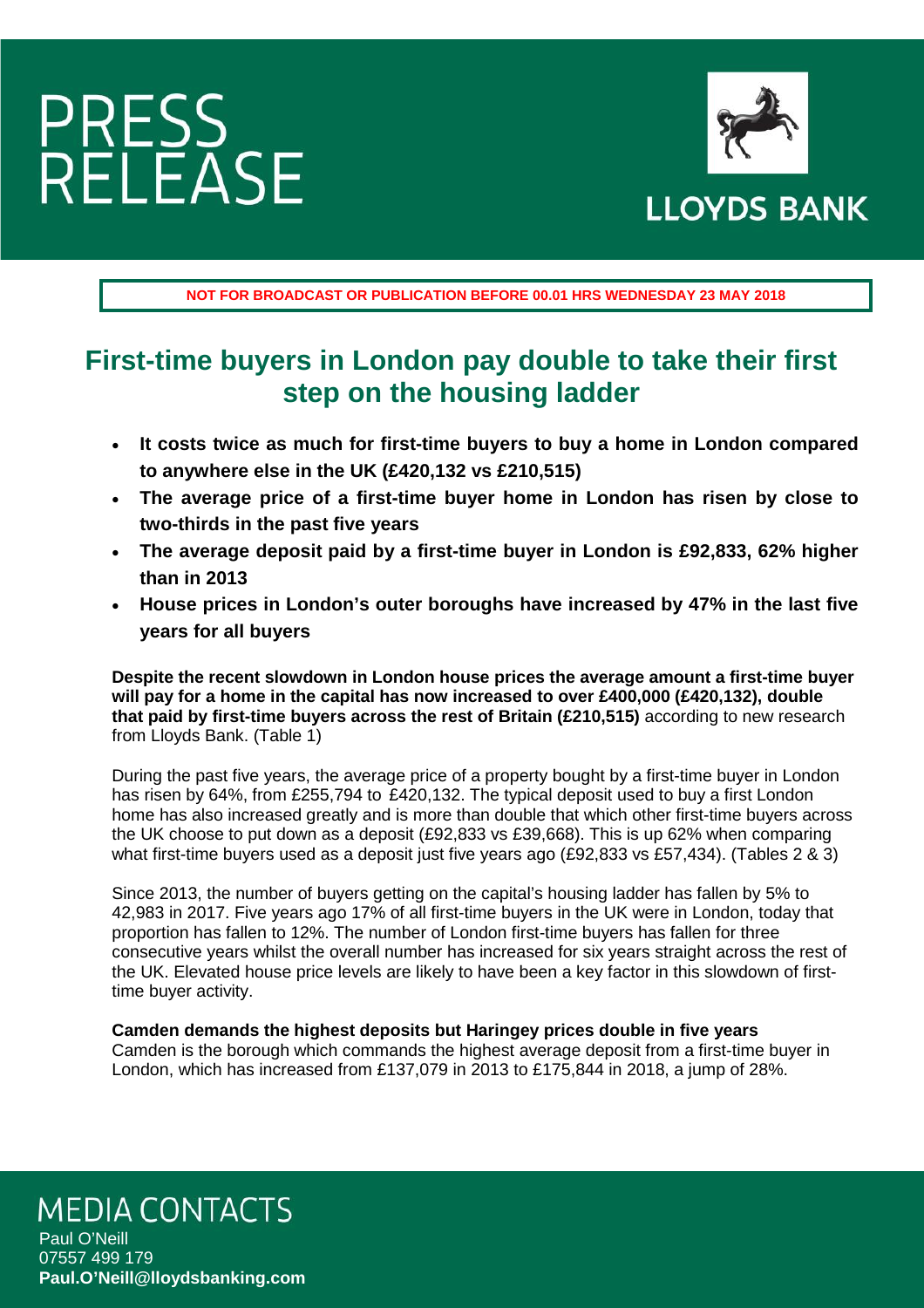

**Wednesday 23 May 2018**

However, it is Haringey that has seen the biggest increase in deposits paid by first-time buyers, which have more than doubled from £63,447 in 2013 to £131,827.

As a result of high property prices, the size of the average London first-time buyer mortgage has risen by 65% in the last five years to £327,299, compared to £170,847 for the rest of the UK. (Table 4)

However, it is still cheaper to buy than rent. A typical three bedroom house would cost a London first-time buyer around £1,248<sup>2</sup> per month with the rent for a similar property coming in at £1,545, a difference of £3,568 per year.

#### **London house prices increase by 40% over the past five years**

Houses in London for all home buyers are notoriously expensive, currently coming in at over £600,000 on average. This new report found that the average house price in London has increased by 40% from £435,712 in 2013 to £610.701 in 2018, compared to a growth of 20% for England and Wales.

London's once cheaper periphery are now key growth areas. House prices in outer London boroughs, such as Barking and Dagenham, Haringey and Waltham Forest have grown by nearly half (47%) in the last five years from £348,230 to £511,184. Inner<sup>1</sup> London boroughs, such as Camden, Greenwich and Lambeth also saw a surge of 44% (£447,781 to £645,791) in the same time period as did Prime London boroughs - City of London, Westminster and Kensington & Chelsea (37%, £1.22m to £1.68m). This far outstrips the growth seen across the rest of England and Wales (£238,333 to £286,822).

However, whilst prices are lower in outer London the gap is closing. In 2013, the average house price of £348,230 for a home in outer London was 20% less compared to London as a whole (£435,712); today the gap is 16%.

**Andrew Mason, Lloyds Bank mortgage products director, said:** "Despite the recent slowdown in London house prices this latest data shows how expensive it has become to live in the capital, particularly for young people trying to get on the ladder for the first time. As a result, first-time buyers have to wait until they are 34 before getting their first foot on the property ladder.

"While property prices drop as you head to the fringes of the capital, our analysis is showing that this gap is closing as house price growth in Outer London boroughs is continuing to increase at a greater pace than Inner London boroughs. This healthy growth may be linked to a high demand for these more affordable properties as well as some areas benefiting from the new Crossrail link due to open next year as commuters move further afield."

#### **Waltham Forest nearly doubles in price over the last five years**

The most expensive London borough to live in is Kensington and Chelsea, with an average house price of £1,931,759. (Table 5)

### **MEDIA CONTACTS**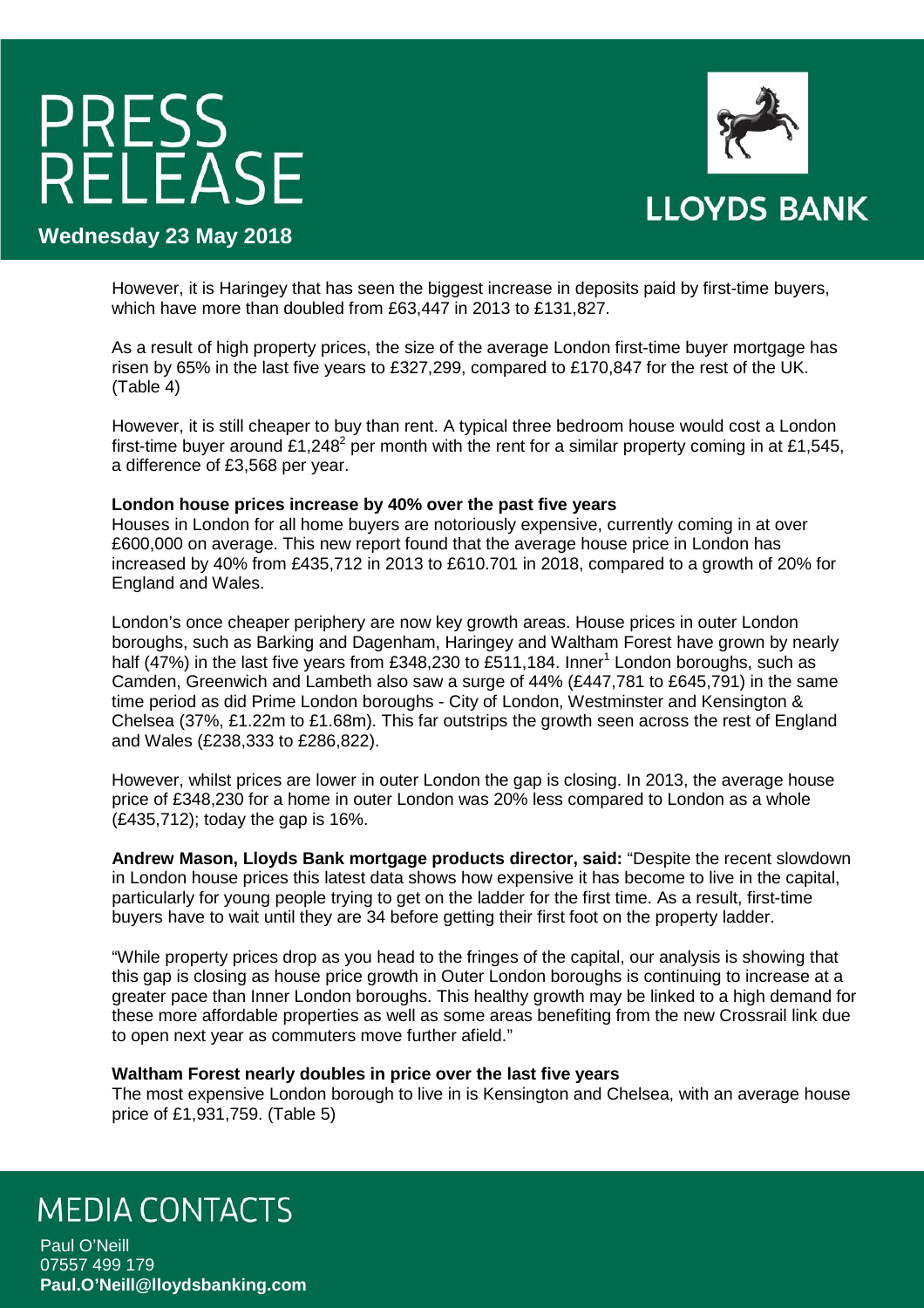

It is the borough of Waltham Forest which has seen the largest increase in house prices over the last five years. House prices have climbed from £251,553 in 2013 to £462,799, an increase of 84%, followed by homes in Newham (76%) and then City of London (72%).

Barking and Dagenham is the least expensive London borough with an average house price of £301,859. However, this may not be the case for long as Barking and Dagenham recorded the fifth largest average house price growth in London since 2013 at 67% (£181,229 to £301,859).

#### **First-time buyers in London are three years older than the rest of the UK**

Since house prices in London are double those seen across the UK, it's no surprise that the average first-time buyer in London is 34 years of age (UK average - 31). (Table 6)

In Barnet, where the average price a first-time buyer would pay is £480,182, the typical age of those buying a home for the first time in that area will be 39 years old. This is also the average age of first-time buyers in Sutton and Harrow.

The only area in London which attracts first-time buyers that are younger than the UK average is Tower Hamlets, where the average age of a first-time buyer is 30 years old.

#### **Social Housing in in London**

As high prices continue to rise, social housing will play an ever more important role for those who can't afford to buy their own home. Social housing<sup>3</sup> provision is higher in the capital compared to the rest of England, with almost 1 in 4 homes, or 23%, of the housing stock accounted for by social housing compared with 18% in England.

Within London there is large variation between local authorities in the provision of social housing. In Redbridge, Harrow and Kingston upon Thames they account for one in ten (10%) of total housing stock, rising to 42% in Islington, Southwark and Hackney.

**-ends-**

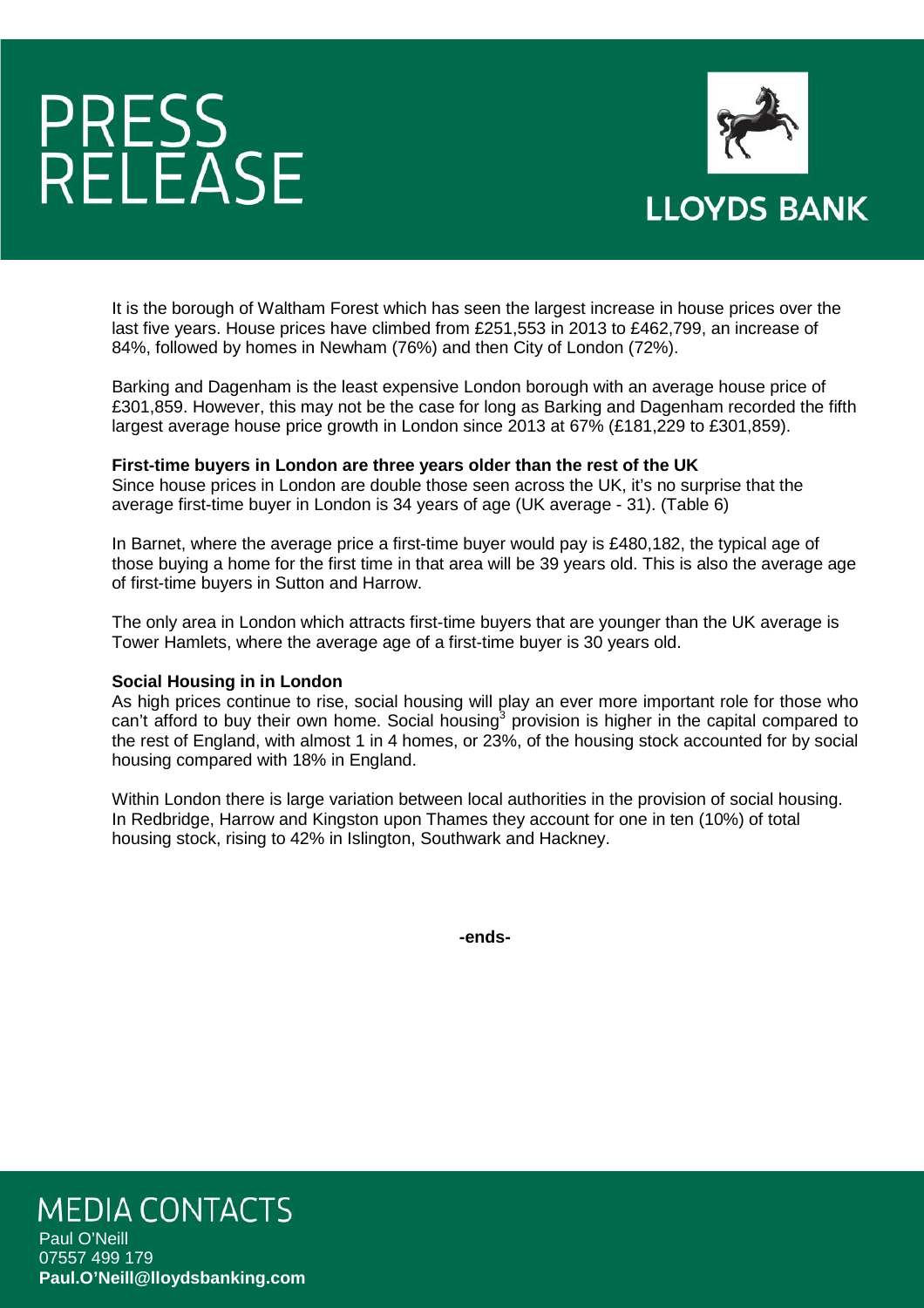

### **Wednesday 23 May 2018**

|                                 | <b>PIONIPIO</b>    |           |                    |           |             |             |
|---------------------------------|--------------------|-----------|--------------------|-----------|-------------|-------------|
|                                 | Average            |           | Average            |           |             |             |
|                                 | <b>House Price</b> | P/E Ratio | <b>House Price</b> | P/E Ratio | 5 Yr Change | 5 Yr Change |
| <b>Local Authority District</b> | 2013               | 2013      | 2018               | 2018      | £           | %           |
| <b>Waltham Forest</b>           | 251,553            | 7.5       | 462,799            | 12.2      | 211,246     | 84%         |
| Newham                          | 219,714            | 7.3       | 386,040            | 12.0      | 166,326     | 76%         |
| City of London                  | 543,214            | n.a       | 932,463            | n.a       | 389,249     | 72%         |
| Lewisham                        | 283,526            | 7.4       | 473,647            | 11.8      | 190,121     | 67%         |
| Barking and Dagenham            | 181,229            | 6.2       | 301,859            | 9.4       | 120,630     | 67%         |
| Hackney                         | 380,853            | 9.9       | 618,503            | 13.9      | 237,650     | 62%         |
| Haringey                        | 416,711            | 11.1      | 669,438            | 16.0      | 252,728     | 61%         |
| Bexley                          | 226,333            | 6.2       | 360,095            | 8.8       | 133,762     | 59%         |
| Southwark                       | 414,762            | 9.6       | 656,417            | 15.0      | 241,655     | 58%         |
| Havering                        | 245,445            | 6.8       | 385,551            | 10.2      | 140,106     | 57%         |
| Enfield                         | 297,423            | 8.7       | 458,372            | 12.1      | 160,948     | 54%         |
| <b>Brent</b>                    | 392,977            | 11.7      | 604,638            | 16.4      | 211,661     | 54%         |
| Lambeth                         | 397,272            | 10.1      | 605,877            | 13.7      | 208,604     | 53%         |
| Harrow                          | 345,347            | 9.4       | 525,667            | 12.6      | 180,320     | 52%         |
| Croydon                         | 264,309            | 7.4       | 402,237            | 10.3      | 137,929     | 52%         |
| Greenwich                       | 294,862            | 7.4       | 448,374            | 9.9       | 153,512     | 52%         |
| <b>Bromley</b>                  | 332,392            | 6.6       | 504,443            | 9.6       | 172,051     | 52%         |
| Hillingdon                      | 299,991            | 8.2       | 453,923            | 12.9      | 153,931     | 51%         |
| Sutton                          | 272,210            | 6.9       | 411,366            | 10.6      | 139,157     | 51%         |
| Redbridge                       | 302,338            | 7.9       | 456,686            | 10.9      | 154,347     | 51%         |
| <b>Tower Hamlets</b>            | 356,455            | 7.2       | 536,000            | 10.3      | 179,545     | 50%         |
| Kingston upon Thames            | 387,079            | 8.4       | 578,940            | 11.9      | 191,861     | 50%         |
| Barnet                          | 453,039            | 10.8      | 672,968            | 13.9      | 219,929     | 49%         |
| Islington                       | 527,878            | 9.1       | 777,654            | 14.3      | 249,776     | 47%         |
| Merton                          | 437,109            | 8.3       | 638,835            | 13.2      | 201,727     | 46%         |
| Hounslow                        | 360,030            | 9.4       | 523,335            | 12.6      | 163,305     | 45%         |
| Camden                          | 764,725            | 14.7      | 1,105,891          | 17.4      | 341,166     | 45%         |
| Westminster                     | 1,083,051          | 14.0      | 1,555,281          | 17.8      | 472,230     | 44%         |
| Ealing                          | 400,368            | 10.8      | 574,005            | 14.2      | 173,637     | 43%         |
| Wandsworth                      | 529,969            | 10.5      | 748,906            | 12.5      | 218,937     | 41%         |
| Hammersmith and Fulham          | 685,045            | 12.7      | 956,690            | 15.5      | 271,645     | 40%         |
| Richmond upon Thames            | 589,013            | 10.6      | 797,147            | 10.8      | 208,134     | 35%         |
| Kensington and Chelsea          | 1,487,567          | 15.6      | 1,931,759          | 18.9      | 444,192     | 30%         |
| <b>Prime London</b>             | 1,222,748          | n.a       | 1,676,534          | n.a       | 453,786     | 37%         |
| <b>Inner London</b>             | 447,781            | 9.8       | 645,791            | 12.7      | 198,010     | 44%         |
| <b>Outer London</b>             | 348,230            | 8.4       | 511,184            | 11.6      | 162,954     | 47%         |
| London                          | 435,712            | 9.9       | 610,701            | 13.0      | 174,989     | 40%         |

### **Table 1: London Local Authority Districts Growth: 2013 to 2018**

## **MEDIA CONTACTS**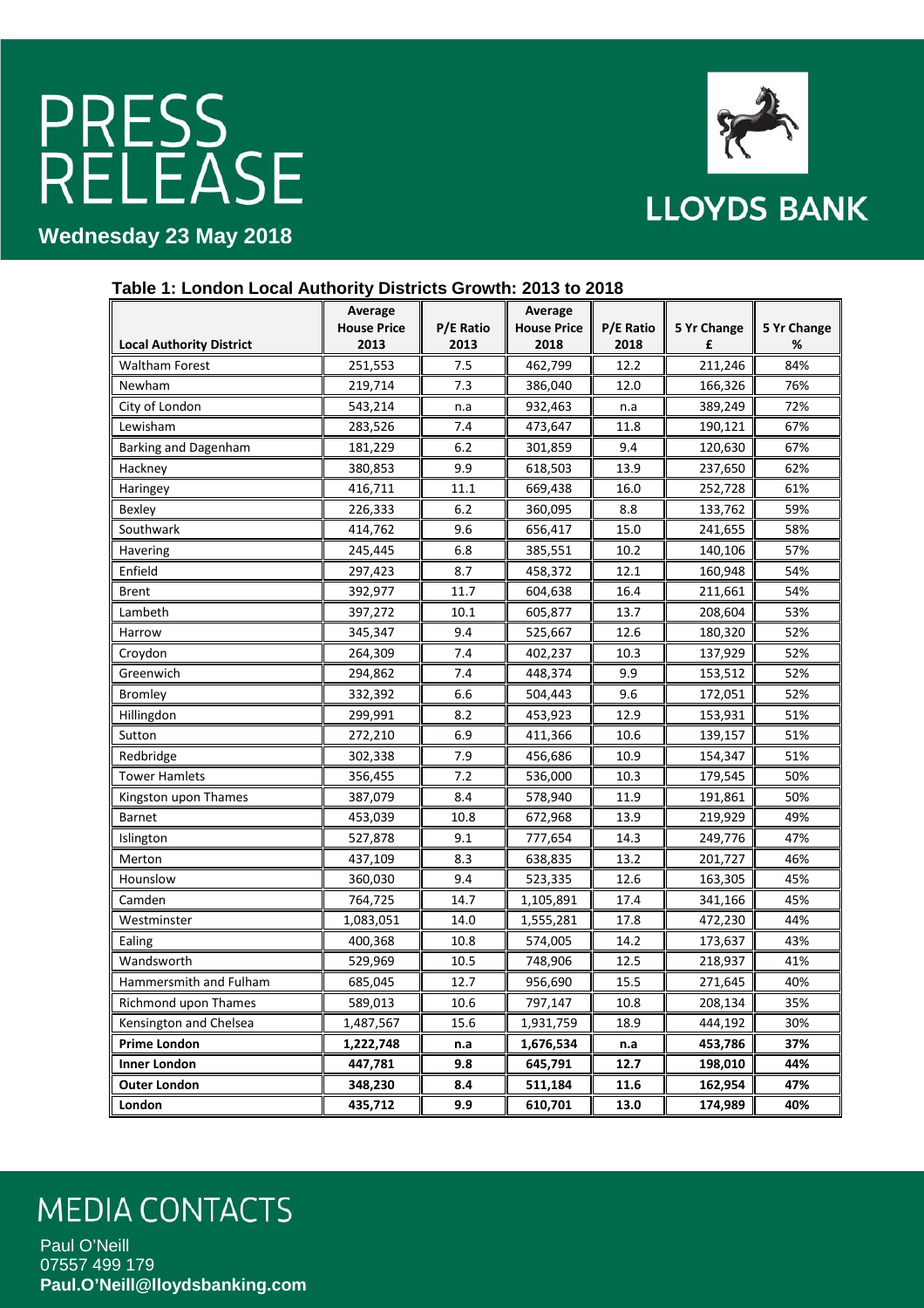

| Wales<br>England &                          | ברר סרי<br>,,,,,, |  | 286.822 | o.u | 489<br>ΛΩ | 20% |
|---------------------------------------------|-------------------|--|---------|-----|-----------|-----|
| 20115<br>$\sim$ $\sim$ $\sim$ $\sim$ $\sim$ |                   |  |         |     |           |     |

Source: Land Registry 12 months to January, ASHE full time data

#### **Table 2: First Time Buyer Average House Prices: 2013-2018, 5 year % change**

| <b>Borough</b>              | <b>FTB Average Price</b><br><b>FTB Average Price</b><br>2013 £<br>2018 £ |         | 5 Year % Change |
|-----------------------------|--------------------------------------------------------------------------|---------|-----------------|
| <b>Waltham Forest</b>       | 211,335                                                                  | 409,977 | 94%             |
| Haringey                    | 271,998                                                                  | 488,424 | 80%             |
| Barking and Dagenham        | 173,146                                                                  | 305,188 | 76%             |
| Newham                      | 213,263                                                                  | 375,390 | 76%             |
| Greenwich                   | 214,045                                                                  | 376,361 | 76%             |
| Redbridge                   | 236,248                                                                  | 410,714 | 74%             |
| Croydon                     | 202,716                                                                  | 349,817 | 73%             |
| <b>Bromley</b>              | 233,710                                                                  | 400,474 | 71%             |
| <b>Barnet</b>               | 281,245                                                                  | 480,182 | 71%             |
| Lewisham                    | 235,809                                                                  | 400,756 | 70%             |
| Hillingdon                  | 233,127                                                                  | 394,209 | 69%             |
| Merton                      | 279,800                                                                  | 467,845 | 67%             |
| Bexley                      | 194,645                                                                  | 324,843 | 67%             |
| Hounslow                    | 241,111                                                                  | 402,363 | 67%             |
| Havering                    | 200,554                                                                  | 331,569 | 65%             |
| Sutton                      | 225,098                                                                  | 362,078 | 61%             |
| Kingston upon Thames        | 279,927                                                                  | 447,660 | 60%             |
| Harrow                      | 294,351                                                                  | 469,280 | 59%             |
| Ealing                      | 268,278                                                                  | 426,395 | 59%             |
| <b>Brent</b>                | 287,576                                                                  | 454,874 | 58%             |
| <b>Richmond upon Thames</b> | 351,488                                                                  | 555,473 | 58%             |
| Lambeth                     | 293,521                                                                  | 463,001 | 58%             |
| Enfield                     | 221,102                                                                  | 346,856 | 57%             |
| Wandsworth                  | 349,266                                                                  | 547,877 | 57%             |
| Southwark                   | 289,932                                                                  | 454,135 | 57%             |
| Hackney                     | 320,153                                                                  | 490,071 | 53%             |
| <b>Tower Hamlets</b>        | 308,295                                                                  | 460,806 | 49%             |
| Westminster                 | 437,752                                                                  | 641,953 | 47%             |
| Islington                   | 407,737                                                                  | 563,086 | 38%             |
| Hammersmith and Fulham      | 405,841                                                                  | 536,381 | 32%             |
| Camden                      | 466,058                                                                  | 607,545 | 30%             |
| London                      | 255,794                                                                  | 420,132 | 64%             |
| <b>UK</b>                   | 141,269                                                                  | 210,515 | 49%             |

Source: Lloyds Bank 12 months to April

## **MEDIA CONTACTS**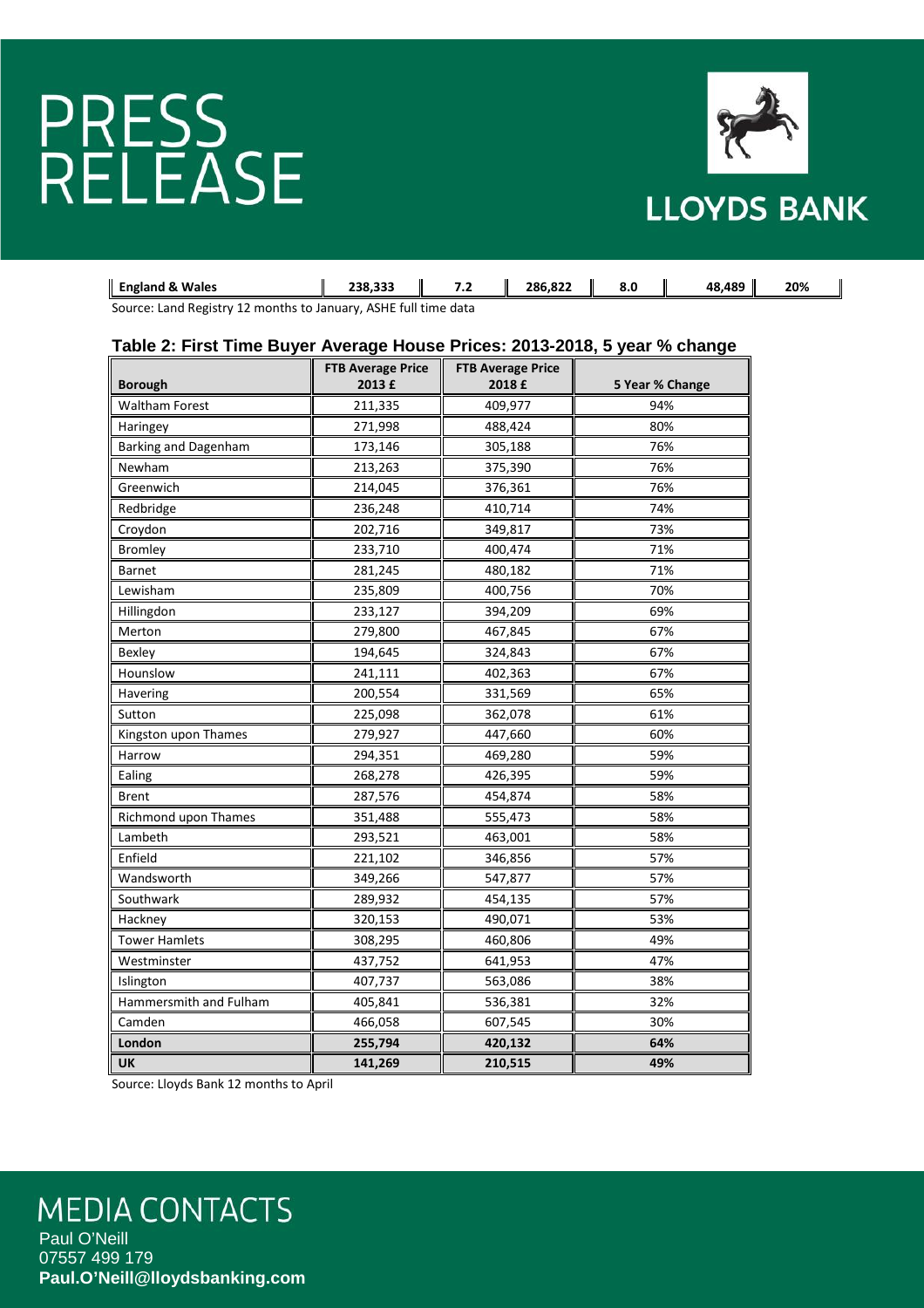**Wednesday 23 May 2018**



#### **Table 3 – First-time buyer, Average Deposit: 2013-2018**

| <b>Borough</b>              | <b>FTB Average Deposit</b><br>2013 £ | <b>FTB Average Deposit</b><br>2018 £ |  |
|-----------------------------|--------------------------------------|--------------------------------------|--|
| Camden                      | 175,844<br>137,079                   |                                      |  |
| Wandsworth                  | 87,430                               | 160,442                              |  |
| Lambeth                     | 71,259                               | 138,248                              |  |
| Islington                   | 109,448                              | 137,408                              |  |
| Hammersmith and Fulham      | 94,025                               | 136,065                              |  |
| Westminster                 | 106,793                              | 135,008                              |  |
| Haringey                    | 63,447                               | 131,827                              |  |
| Richmond upon Thames        | 79,966                               | 127,190                              |  |
| Hackney                     | 75,394                               | 126,938                              |  |
| Southwark                   | 69,565                               | 125,909                              |  |
| <b>Barnet</b>               | 69,592                               | 113,027                              |  |
| Brent                       | 74,808                               | 105,406                              |  |
| <b>Tower Hamlets</b>        | 74,512                               | 104,462                              |  |
| Merton                      | 60,148                               | 103,346                              |  |
| Kingston upon Thames        | 66,123                               | 99,296                               |  |
| Ealing                      | 63,347                               | 95,832                               |  |
| Redbridge                   | 46,824                               | 90,130                               |  |
| <b>Waltham Forest</b>       | 48,583                               | 87,314                               |  |
| Harrow                      | 69,243                               | 87,264                               |  |
| Lewisham                    | 51,608                               | 85,509                               |  |
| Greenwich                   | 42,169                               | 82,809                               |  |
| Newham                      | 47,944                               | 77,646                               |  |
| Hounslow                    | 52,825                               | 75,005                               |  |
| <b>Bromley</b>              | 44,111                               | 74,435                               |  |
| Enfield                     | 50,305                               | 74,251                               |  |
| Hillingdon                  | 48,653                               | 73,976                               |  |
| Croydon                     | 39,862                               | 69,499                               |  |
| Sutton                      | 44,758                               | 66,292                               |  |
| <b>Barking and Dagenham</b> | 31,481<br>56,467                     |                                      |  |
| Bexley                      | 35,719                               | 53,218                               |  |
| Havering                    | 38,423                               | 51,495                               |  |
| London                      | 57,434                               | 92,833                               |  |
| UK                          | 28,431                               | 39,668                               |  |

Source: Lloyds Bank 12 months to April

### **MEDIA CONTACTS**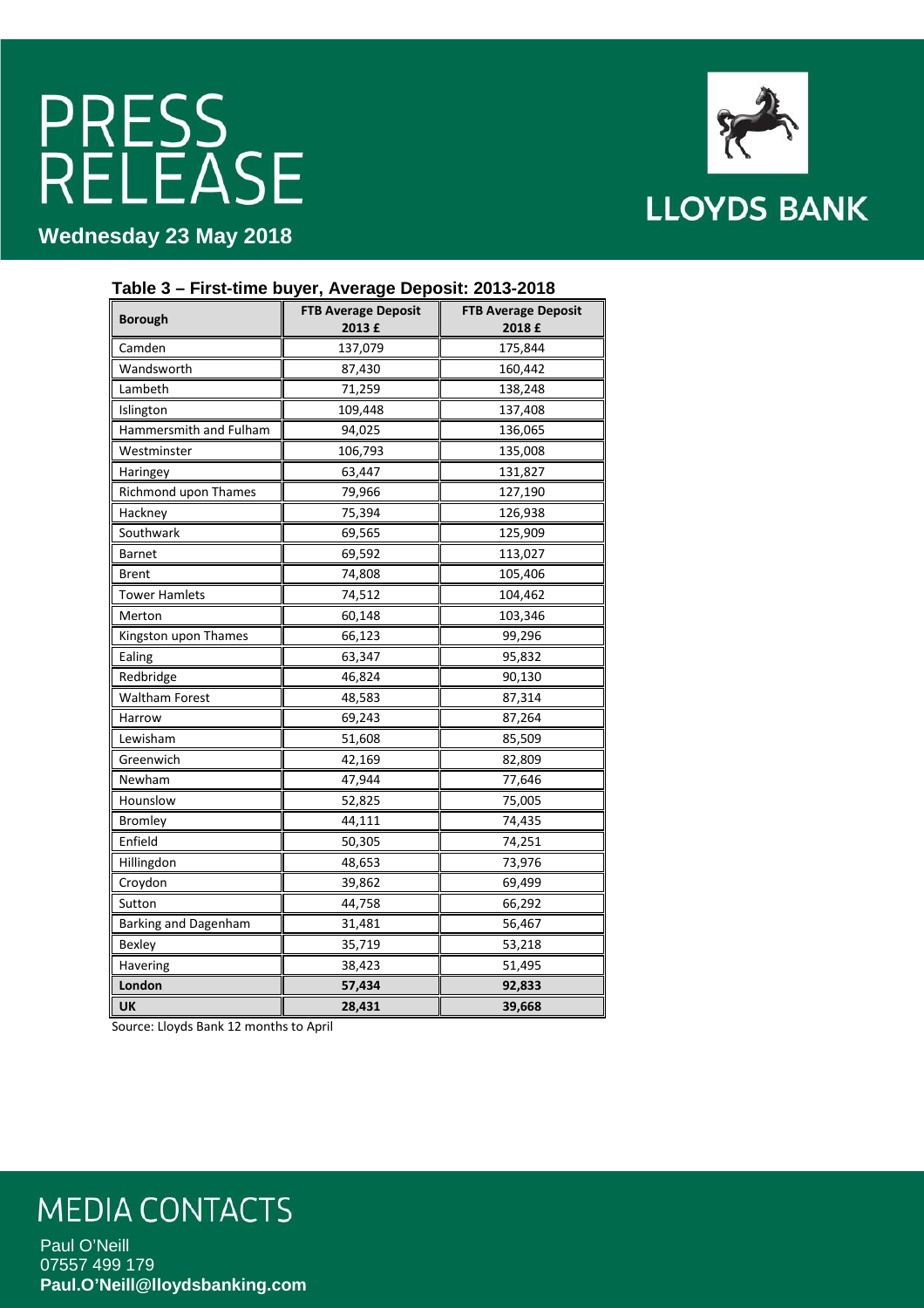

| <b>Borough</b>         | FTB Average Advance 2013 £ | FTB Average Advance 2018 £ |  |
|------------------------|----------------------------|----------------------------|--|
| Westminster            | 330,959                    | 506,945                    |  |
| Camden                 | 328,979<br>431,701         |                            |  |
| Richmond upon Thames   | 271,523                    | 428,283                    |  |
| Islington              | 298,289                    | 425,678                    |  |
| Hammersmith and Fulham | 311,816                    | 400,316                    |  |
| Wandsworth             | 261,836                    | 387,435                    |  |
| Harrow                 | 225,108                    | 382,015                    |  |
| <b>Barnet</b>          | 211,653                    | 367,155                    |  |
| Merton                 | 219,652                    | 364,499                    |  |
| Hackney                | 244,760                    | 363,133                    |  |
| Haringey               | 208,552                    | 356,596                    |  |
| <b>Tower Hamlets</b>   | 233,783                    | 356,345                    |  |
| <b>Brent</b>           | 212,768                    | 349,467                    |  |
| Kingston upon Thames   | 213,804                    | 348,364                    |  |
| Ealing                 | 204,931                    | 330,563                    |  |
| Southwark              | 220,367                    | 328,226                    |  |
| Hounslow               | 188,286                    | 327,358                    |  |
| <b>Bromley</b>         | 189,598                    | 326,039                    |  |
| Lambeth                | 222,261                    | 324,752                    |  |
| <b>Waltham Forest</b>  | 162,752                    | 322,662                    |  |
| Redbridge              | 189,424                    | 320,585                    |  |
| Hillingdon             | 184,473                    | 320,234                    |  |
| Lewisham               | 184,201                    | 315,246                    |  |
| Newham                 | 165,319                    | 297,744                    |  |
| Sutton                 | 180,341                    | 295,786                    |  |
| Greenwich              | 171,876                    | 293,552                    |  |
| Croydon                | 162,854                    | 280,318                    |  |
| Havering               | 162,130                    | 280,074                    |  |
| Enfield                | 170,797                    | 272,606                    |  |
| Bexley                 | 158,926                    | 271,625                    |  |
| Barking and Dagenham   | 141,665                    | 248,720                    |  |
| London                 | 198,360                    | 327,299                    |  |
| <b>UK</b>              | 112,838                    | 170,847                    |  |

#### **Table 4: First Time Buyer, Average Size of Mortgage: 2013-2018**

Source: Lloyds Bank 12 months to April 2018

### **MEDIA CONTACTS**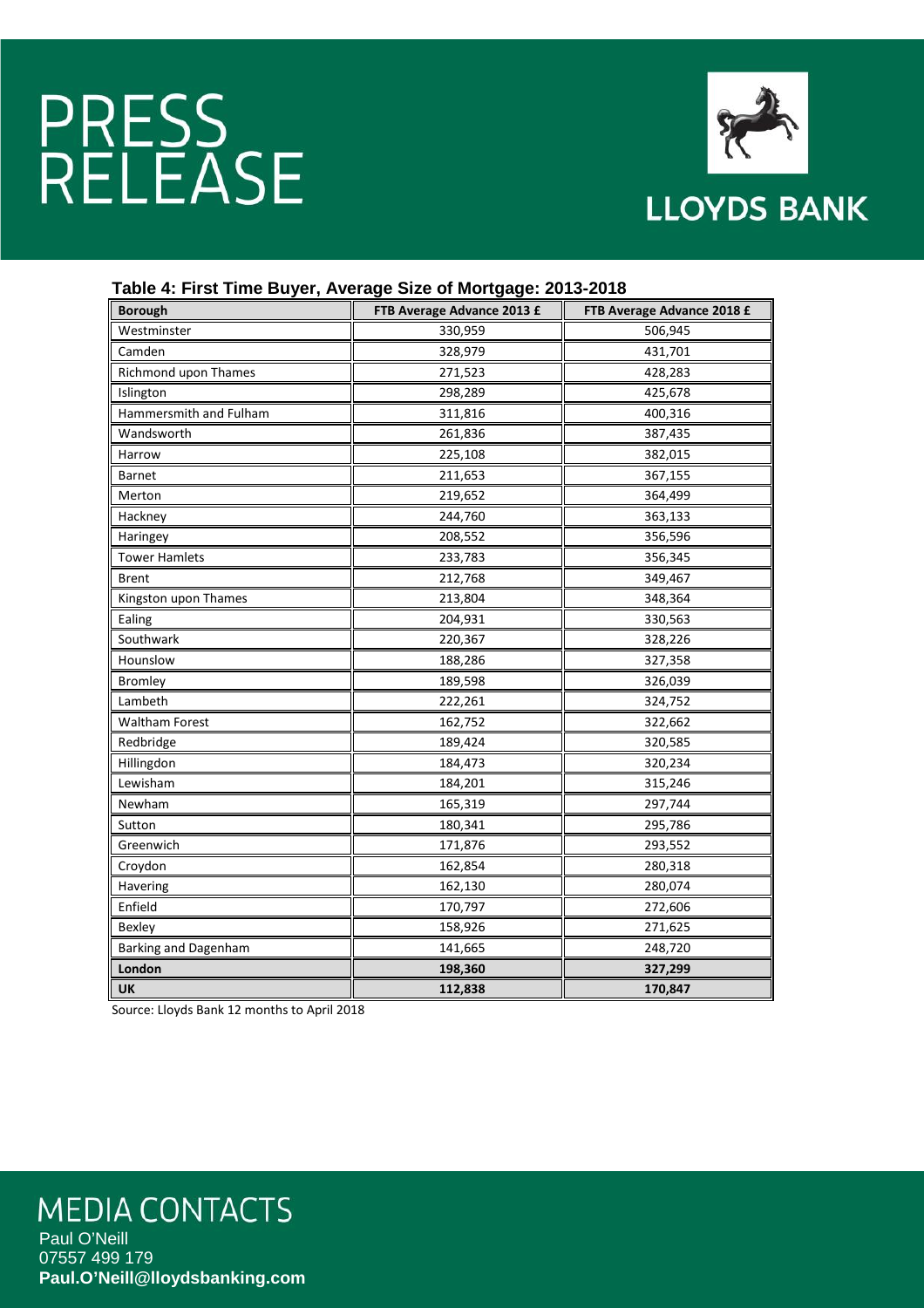**Wednesday 23 May 2018**



**Table 5: Top 20 Most Expensive London Districts 2013, 2018**

|                                 | <b>Average House</b> |                                 | Average<br><b>House Price</b> |
|---------------------------------|----------------------|---------------------------------|-------------------------------|
| <b>Local Authority District</b> | <b>Price 2013</b>    | <b>Local Authority District</b> | 2018                          |
| Kensington and Chelsea          | 1,487,567            | Kensington and Chelsea          | 1,931,759                     |
| Westminster                     | 1,083,051            | Westminster                     | 1,555,281                     |
| Camden                          | 764,725              | Camden                          | 1,105,891                     |
| Hammersmith and Fulham          | 685,045              | Hammersmith and Fulham          | 956,690                       |
| Richmond upon Thames            | 589,013              | City of London                  | 932,463                       |
| City of London                  | 543,214              | Richmond upon Thames            | 797,147                       |
| Wandsworth                      | 529,969              | Islington                       | 777,654                       |
| Islington                       | 527,878              | Wandsworth                      | 748,906                       |
| <b>Barnet</b>                   | 453,039              | <b>Barnet</b>                   | 672,968                       |
| Merton                          | 437,109              | Haringey                        | 669,438                       |
| Haringey                        | 416,711              | Southwark                       | 656,417                       |
| Southwark                       | 414,762              | Merton                          | 638,835                       |
| Ealing                          | 400,368              | Hackney                         | 618,503                       |
| Lambeth                         | 397,272              | Lambeth                         | 605,877                       |
| <b>Brent</b>                    | 392,977              | <b>Brent</b>                    | 604,638                       |
| Kingston upon Thames            | 387,079              | Kingston upon Thames            | 578,940                       |
| Hackney                         | 380,853              | Ealing                          | 574,005                       |
| Hounslow                        | 360,030              | <b>Tower Hamlets</b>            | 536,000                       |
| <b>Tower Hamlets</b>            | 356,455              | Harrow                          | 525,667                       |
| Harrow                          | 345,347              | Hounslow                        | 523,335                       |

Source: Land Registry 12 months to January

### **MEDIA CONTACTS**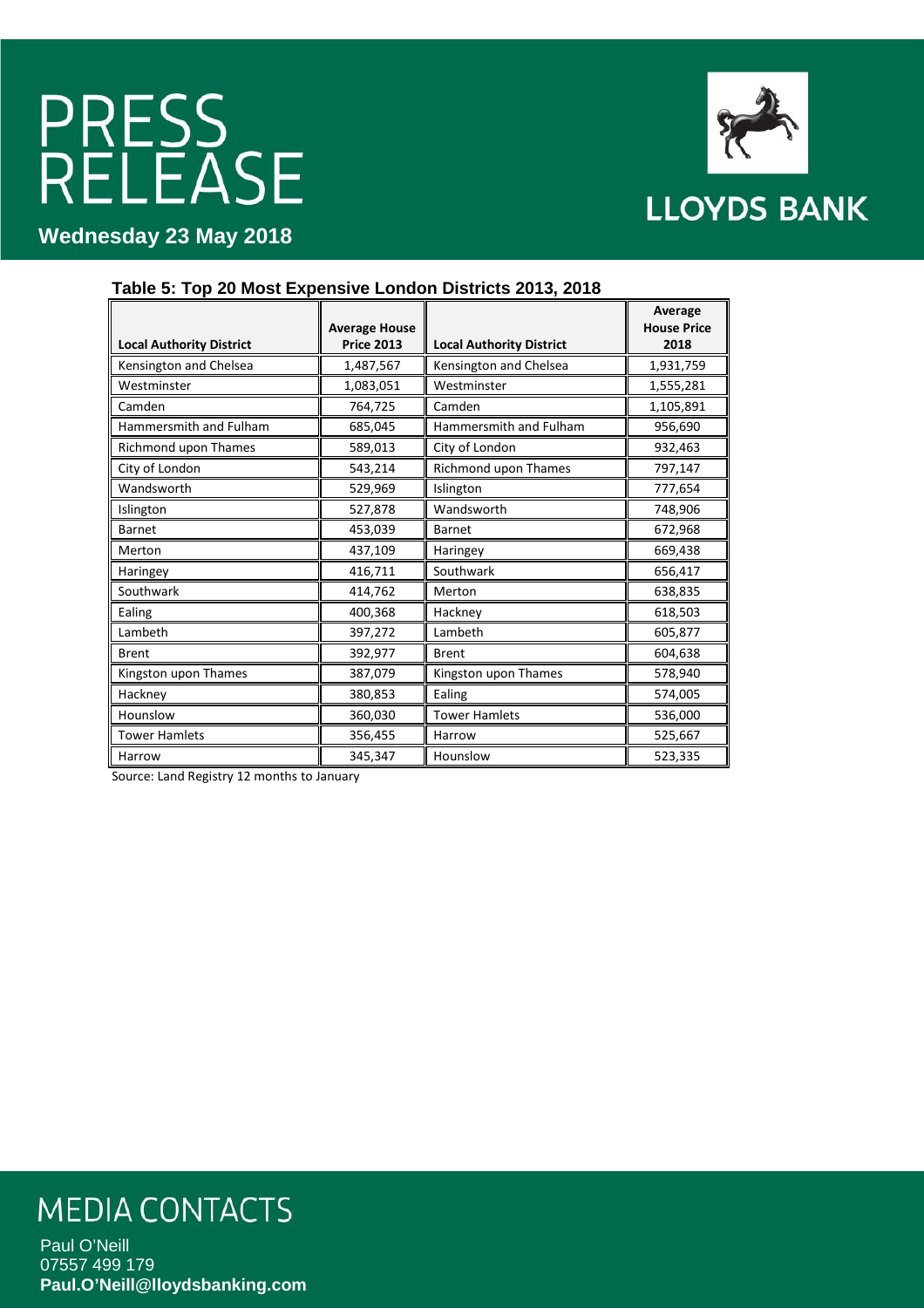

#### **Table 6: Average Age of First Time Buyer: 2018**

| <b>Borough</b>         | FTB Average Age 2018 |  |  |
|------------------------|----------------------|--|--|
| <b>Barnet</b>          | 39                   |  |  |
| Sutton                 | 39                   |  |  |
| Harrow                 | 39                   |  |  |
| Hounslow               | 38                   |  |  |
| Merton                 | 37                   |  |  |
| Kingston upon Thames   | 37                   |  |  |
| Barking and Dagenham   | 37                   |  |  |
| Redbridge              | 37                   |  |  |
| Enfield                | 36                   |  |  |
| Richmond upon Thames   | 36                   |  |  |
| Haringey               | 36                   |  |  |
| Newham                 | 35                   |  |  |
| Havering               | 33                   |  |  |
| Camden                 | 33                   |  |  |
| Hammersmith and Fulham | 33                   |  |  |
| Westminster            | 33                   |  |  |
| Wandsworth             | 33                   |  |  |
| <b>Brent</b>           | 33                   |  |  |
| Hackney                | 33                   |  |  |
| Croydon                | 32                   |  |  |
| <b>Bromley</b>         | 32                   |  |  |
| Islington              | 32                   |  |  |
| Southwark              | 32                   |  |  |
| Ealing                 | 32                   |  |  |
| Hillingdon             | 32                   |  |  |
| Bexley                 | 31                   |  |  |
| Greenwich              | 31                   |  |  |
| Lewisham               | 31                   |  |  |
| <b>Waltham Forest</b>  | 31                   |  |  |
| Lambeth                | 31                   |  |  |
| <b>Tower Hamlets</b>   | 30                   |  |  |
| London                 | 34                   |  |  |
| UK                     | 31                   |  |  |

Source: Lloyds Bank 12 months to April

### **MEDIA CONTACTS**